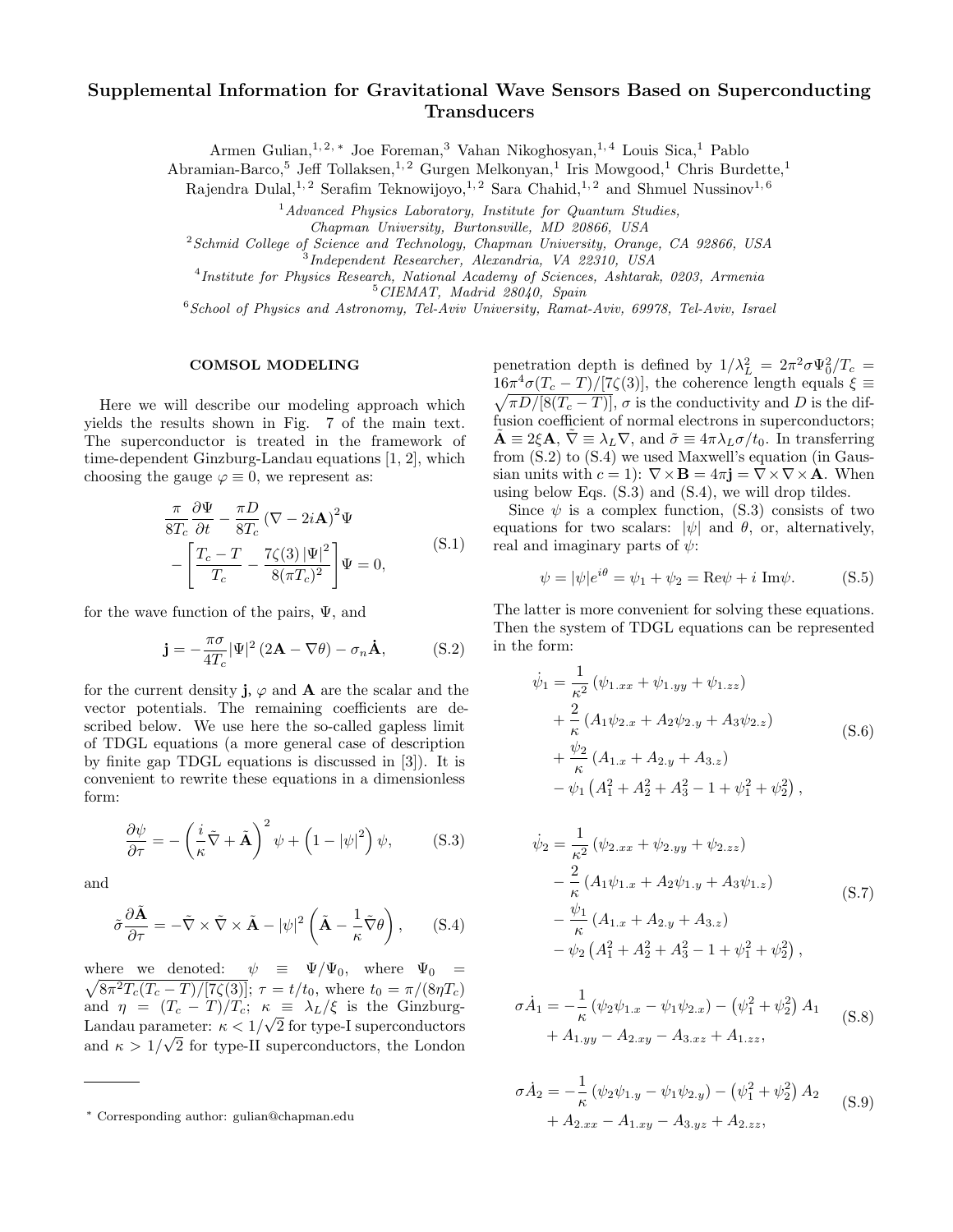

FIG. S1. Superconducting ring located in a cylindrical volume (top panel and some of side panels of the cylinder are removed for visibility). The Physics Controlled mesh with the Fine Element size used at modeling is shown.

$$
\sigma \dot{A}_3 = -\frac{1}{\kappa} \left( \psi_2 \psi_{1,z} - \psi_1 \psi_{2,z} \right) - \left( \psi_1^2 + \psi_2^2 \right) A_3
$$
  
+  $A_{3,xx} - A_{1,xz} + A_{3yy} - A_{2,yz}.$  (S.10)

These equations are solved using the COMSOL modeling of the problem with the appropriate boundary and initial conditions to be specified below. In COMSOL, the Coefficient Form PDE system for  $\psi_1$  and  $\psi_2$ , and General Form PDE system for the components  $(A_1, A_2, A_3)$ of the vector potential were used.

We modeled the vertically stacked superconducting rings in a homogeneous vertically aligned magnetic field, which is switched on and off at given moments of time. We track the behavior of the currents in the rings for various ring numbers at a given distance between consecutive rings. Next we describe how this goal is achieved by the COMSOL code.

In the computation, the superconducting loop is regarded as a perfect torus, with the major radius  $r_0$  and minor radius  $r_1$ . This torus is placed inside of a cylinder with a radius  $R_0$  and a height  $Z_0$  (Fig. S1). These and other parameters used in the COMSOL code are listed in Fig. S2.

The magnetic field **B** is described by the vector potential  $\mathbf{A}$ :  $\mathbf{B} = \nabla \times \mathbf{A}$ . In absence of superconducting rings we chose the A-field of the form:

$$
A_x = -B_{z0} \Big( \Theta(t - t_0) \tanh[\omega_1(t - t_0)]
$$
  
 
$$
- \Theta(t - t_1) \tanh[\omega_2(t - t_1)] \Big) y/2
$$
 (S.11)

$$
A_y = B_{z0} \Big( \Theta(t - t_0) \tanh[\omega_1(t - t_0)] -\Theta(t - t_1) \tanh[\omega_2(t - t_1)] \Big) x/2
$$
 (S.12)

$$
A_z = 0 \tag{S.13}
$$

| Parameters                                       |               |                |                         |  |  |  |  |  |  |
|--------------------------------------------------|---------------|----------------|-------------------------|--|--|--|--|--|--|
| $\blacktriangleright\blacktriangleright$<br>Name | Expression    | Value          | Description             |  |  |  |  |  |  |
| R <sub>0</sub>                                   | 24            | 24             | cylinder radius         |  |  |  |  |  |  |
| Z <sub>0</sub>                                   | 24            | 24             | cylinder height         |  |  |  |  |  |  |
| r0                                               | 18            | 18             | torus radius major      |  |  |  |  |  |  |
| r1                                               | 1.5           | 1.5            | torus radius minor      |  |  |  |  |  |  |
| sigma                                            | 1             | $\mathbf{1}$   | normal conductivity     |  |  |  |  |  |  |
| sigmadiel                                        | 0.00000000001 | $1E-11$        | artificial conductivity |  |  |  |  |  |  |
| t0                                               | 2             | $\overline{c}$ | field on begins         |  |  |  |  |  |  |
| t1                                               | 10            | 10             | field off begins        |  |  |  |  |  |  |
| omega1                                           | 2             | $\overline{c}$ | increase speed          |  |  |  |  |  |  |
| omega2                                           | 1             | $\mathbf{1}$   | decrease speed          |  |  |  |  |  |  |
| t2                                               | 15            | 15             | evolution time          |  |  |  |  |  |  |
| Bz <sub>0</sub>                                  | 0.01          | 0.01           | external magnetic field |  |  |  |  |  |  |
| kappa                                            | 0.4           | 0.4            | G-L parameter           |  |  |  |  |  |  |

FIG. S2. The parameters used (and varied) for modeling the current excitation in a single loop. Here  $R_0$ , and  $Z_0$  describe the external cylinder which contains a homogeneous field with the amplitude  $H = B_{z0}$ . An artificial (and negligibly small) conductivity  $\sigma_{diel}$  is assigned to the internal cylinder volume – its role is discussed in the code description;  $\omega_1$  and  $\omega_2$  characterize the speed of the H-field increase and decrease correspondingly; the definition of the other parameters is indicated in the table.

to represent the homogeneous magnetic field along the z-axis. As is clear from the definition, the field is coming in and going out adiabatically, and, at modeling, both inand out-speeds can be set via  $\omega$ -parameters. As we have found, the current amplitude does not depend anyhow essentially on these parameters (Fig. S3).

In the presence of the superconducting rings, the Afield should be found as the solution of the system of equations  $(S.6)-(S.10)$ . However, at sufficiently large distance ("infinity") from the superconductor, the Afield still should have the form  $(S.11)-(S.13)$ , which then should be considered as the (Dirichlet) boundary conditions for it. In our model, the walls of the external cylinder represent the infinitely far boundary, so the Dirichlet boundary conditions (S.11)-(S.13) could be assigned to them. It is also very convenient to formulate the boundary conditions for the Ψ-function on these walls. In such a case, we should assume that equations (S.6) and (S.7) are valid not only inside the tori, but also inside the encompassing cylinder. The behavior of the superconducting tori in the magnetic field is the same when the tori and the magnetic field are in vacuum or when the tori are surrounded by non-magnetic non-conducting medium. The smallness of  $\sigma_{diel}$  guarantees that when the magnetic field is switched on and off, the current induced by Faraday's law is negligible in this artificial surrounding substance where there are no Cooper pairs. For that to be the case, we introduce a function  $vol(x, y, z)$  which equals 1 inside of torus, and 0 outside of it. This function is defined as a variable in the COMSOL code, Fig. S4.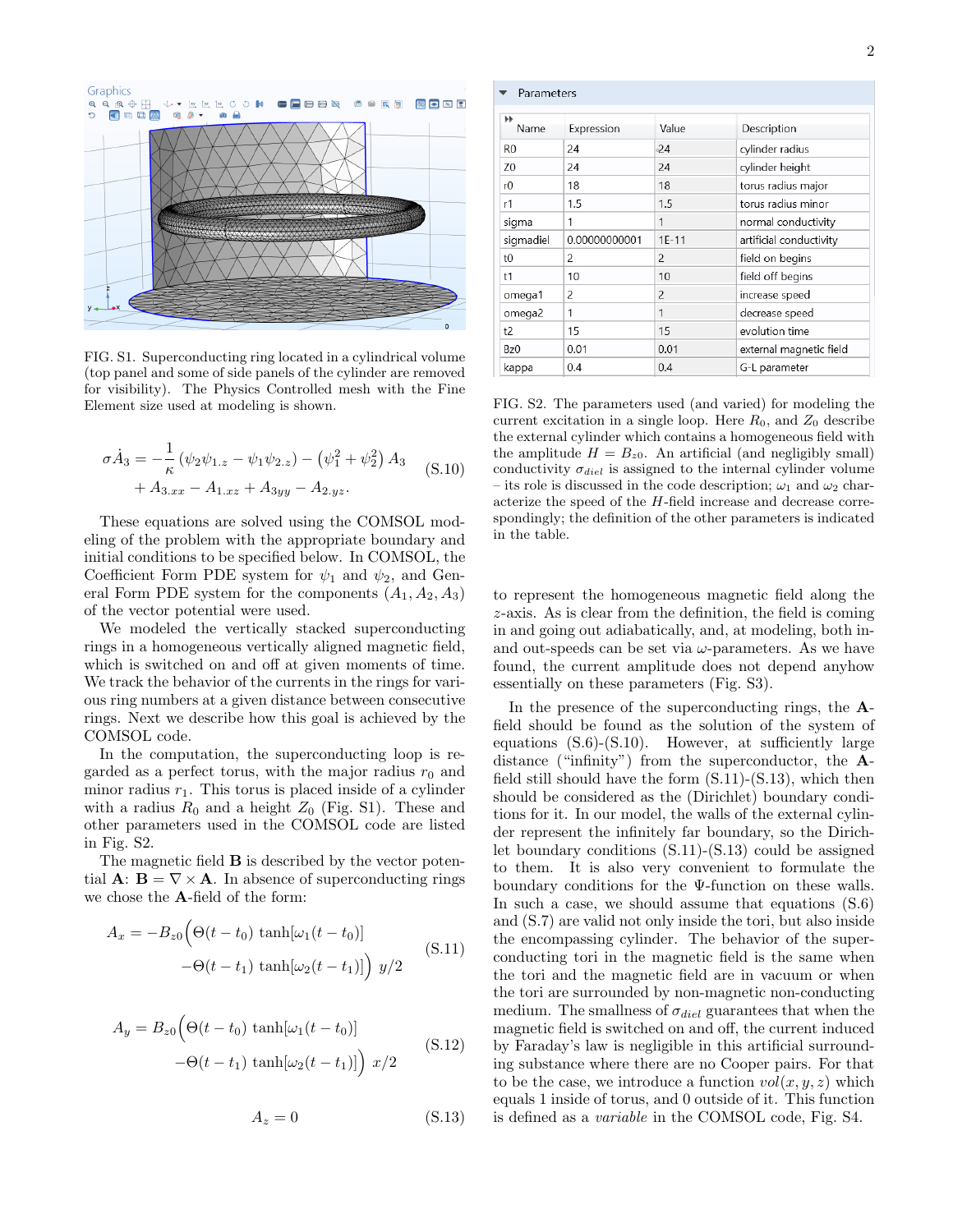

FIG. S3. The current amplitude does not depend on the speed of the external flux increase. These curves correspond to  $\omega_1 = \omega_2 = 1$  (red curve) and  $\omega_1 = \omega_2 = 0.03$  (blue curve). Others parameters are:  $R_0 = 40, Z_0 = 20, r_0 = 24, r_1 =$ 2,  $\kappa = 0.4$ ,  $B_{z0} = 0.01$ ,  $\sigma = 0.5$ . Dimensionless unit of time corresponds to ∼10 ps. Independence of the current amplitude on the speed of the flux variation is important since the dimensionless time unit at the modeling is much shorter than the characteristic GW time scale.



FIG. S4. Defining the vol-variable in COMSOL code. Domain 1 corresponds to the volume of cylinder, and domain 2 to the volume of torus. In the Boolean expression  $vol = 1$  in domain 2 and zero otherwise.

Multiplying of all the r.h.s.  $\Psi$ -terms in equations (S.6)- $(S.10)$  by the variable *vol* will guarantee the vanishing of Ψ outside of the tori. One should also properly define the function  $\sigma$  which enters (S.8)-(S.10). Since these equations are valid in the COMSOL code for both the tori and the cylinder domains, we should have its value reduced to zero in the latter domain by redefining  $\sigma \to \sigma * vol + \sigma_{diel}$ , where the negligibly small quantity  $\sigma_{diel}$  is added to avoid division by zero at computer operations (as usual, one should confirm the convergence of the solutions as this artificial  $\sigma_{diel}$  is reduced to zero). To finalize the code

|                                                                                                                                                                                                                                                    | Study 1, Time Dependent                                                                                       |                  |                                      | ۰                |  |  |  |  |  |
|----------------------------------------------------------------------------------------------------------------------------------------------------------------------------------------------------------------------------------------------------|---------------------------------------------------------------------------------------------------------------|------------------|--------------------------------------|------------------|--|--|--|--|--|
| $e_{\partial} \frac{\partial^2 \mathbf{u}}{\partial r^2} + d_{\partial} \frac{\partial \mathbf{u}}{\partial r} + \nabla \cdot (-c \nabla \mathbf{u} \cdot \alpha \mathbf{u} + \gamma) + \beta \cdot \nabla \mathbf{u} + \mathbf{a} \mathbf{u} = f$ |                                                                                                               |                  |                                      |                  |  |  |  |  |  |
| $\mathbf{u} = [u_1, u_2]^T$                                                                                                                                                                                                                        |                                                                                                               |                  |                                      |                  |  |  |  |  |  |
|                                                                                                                                                                                                                                                    | $\nabla = \left[\frac{\partial}{\partial x}, \frac{\partial}{\partial y}, \frac{\partial}{\partial z}\right]$ |                  |                                      |                  |  |  |  |  |  |
| <b>Diffusion Coefficient</b>                                                                                                                                                                                                                       |                                                                                                               |                  |                                      |                  |  |  |  |  |  |
|                                                                                                                                                                                                                                                    | (1/kappa^2)*vol                                                                                               | 1                | $\mathbf{0}$                         | 1                |  |  |  |  |  |
| c                                                                                                                                                                                                                                                  | Isotropic                                                                                                     |                  | Isotropic                            | ۰                |  |  |  |  |  |
|                                                                                                                                                                                                                                                    | $\bf{0}$                                                                                                      |                  | (1/kappa^2)*vol                      | 1                |  |  |  |  |  |
|                                                                                                                                                                                                                                                    | Isotropic                                                                                                     | ۰                | Isotropic                            | ۰                |  |  |  |  |  |
|                                                                                                                                                                                                                                                    | <b>Absorption Coefficient</b>                                                                                 |                  |                                      |                  |  |  |  |  |  |
| a                                                                                                                                                                                                                                                  | ((u3^2+u4^2+u5^2)-1+(u1^2+u2^2))*vol                                                                          | 1/m <sup>2</sup> | -(vol/kappa)*(u3x+u4y+u5z)           | 1/m <sup>2</sup> |  |  |  |  |  |
|                                                                                                                                                                                                                                                    | (vol/kappa)*(u3x+u4y+u5z)                                                                                     | 1/m <sup>2</sup> | ((u3^2+u4^2+u5^2)-1+(u1^2+u2^2))*vol | 1/m <sup>2</sup> |  |  |  |  |  |
| Source Term<br>D                                                                                                                                                                                                                                   |                                                                                                               |                  |                                      |                  |  |  |  |  |  |
| D                                                                                                                                                                                                                                                  | <b>Mass Coefficient</b>                                                                                       |                  |                                      |                  |  |  |  |  |  |
|                                                                                                                                                                                                                                                    | Damping or Mass Coefficient                                                                                   |                  |                                      |                  |  |  |  |  |  |
| $d_a$                                                                                                                                                                                                                                              | 1                                                                                                             | s/m <sup>2</sup> | $\vert$ 0                            | s/m <sup>2</sup> |  |  |  |  |  |
|                                                                                                                                                                                                                                                    | 0                                                                                                             | s/m <sup>2</sup> | 1                                    | s/m <sup>2</sup> |  |  |  |  |  |

FIG. S5. COMSOL code for equations (S.6) and (S.7) within Coefficient Form PDE. The functions  $\Psi_1$  and  $\Psi_2$  correspond to  $u_1$  and  $u_2$ .

| Study 1, Time Dependent<br>۰                                                                                                          |                                                                                                    |                  |                     |                  |                     |                  |  |  |  |
|---------------------------------------------------------------------------------------------------------------------------------------|----------------------------------------------------------------------------------------------------|------------------|---------------------|------------------|---------------------|------------------|--|--|--|
| $e_{\theta} \frac{\partial^2 \mathbf{u}}{\partial t^2} + d_{\theta} \frac{\partial \mathbf{u}}{\partial t} + \nabla \cdot \Gamma = f$ |                                                                                                    |                  |                     |                  |                     |                  |  |  |  |
|                                                                                                                                       | ${\bf u} = [\mu 3, \mu 4, \mu 5]^T$                                                                |                  |                     |                  |                     |                  |  |  |  |
|                                                                                                                                       | $\nabla = [\frac{\partial}{\partial x}, \frac{\partial}{\partial y}, \frac{\partial}{\partial z}]$ |                  |                     |                  |                     |                  |  |  |  |
|                                                                                                                                       |                                                                                                    |                  |                     |                  |                     |                  |  |  |  |
|                                                                                                                                       | Conservative Flux                                                                                  |                  |                     |                  |                     |                  |  |  |  |
|                                                                                                                                       | $\circ$                                                                                            |                  |                     |                  |                     | x                |  |  |  |
|                                                                                                                                       | $-u3y+u4x$                                                                                         |                  |                     |                  |                     | 1/m<br>y         |  |  |  |
|                                                                                                                                       | $-u3z+u5x$                                                                                         |                  | z                   |                  |                     |                  |  |  |  |
|                                                                                                                                       | $-u4x+u3y$                                                                                         |                  |                     |                  |                     |                  |  |  |  |
| Г                                                                                                                                     | 0                                                                                                  |                  |                     |                  |                     |                  |  |  |  |
|                                                                                                                                       | $-u4z+u5y$                                                                                         |                  |                     |                  |                     |                  |  |  |  |
|                                                                                                                                       | $-u5x+u3z$                                                                                         |                  | x                   |                  |                     |                  |  |  |  |
|                                                                                                                                       | -u5y+u4z                                                                                           |                  | 1/m<br>y            |                  |                     |                  |  |  |  |
|                                                                                                                                       | $\bf{0}$                                                                                           |                  |                     |                  |                     |                  |  |  |  |
|                                                                                                                                       | Source Term                                                                                        |                  |                     |                  |                     |                  |  |  |  |
|                                                                                                                                       | (-u3*(u1^2+u2^2)-(u2*u1x-u1*u2x)/kappa)*vol                                                        |                  |                     |                  |                     | 1/m <sup>2</sup> |  |  |  |
| f                                                                                                                                     | (-u4*(u1^2+u2^2)-(u2*u1y-u1*u2y)/kappa)*vol                                                        |                  |                     |                  |                     | 1/m <sup>2</sup> |  |  |  |
|                                                                                                                                       | (-u5*(u1^2+u2^2)-(u2*u1z-u1*u2z)/kappa)*vol                                                        |                  |                     |                  |                     | 1/m <sup>2</sup> |  |  |  |
| Damping or Mass Coefficient                                                                                                           |                                                                                                    |                  |                     |                  |                     |                  |  |  |  |
| $d_{\scriptscriptstyle B}$                                                                                                            | sigma*vol+sigmadiel                                                                                | s/m <sup>2</sup> | 0                   | s/m <sup>2</sup> | $\overline{0}$      | s/m <sup>2</sup> |  |  |  |
|                                                                                                                                       | 0                                                                                                  | s/m <sup>2</sup> | sigma*vol+sigmadiel | s/m <sup>2</sup> | $\overline{0}$      | s/m <sup>2</sup> |  |  |  |
|                                                                                                                                       | 0                                                                                                  | s/m <sup>2</sup> | $\circ$             | s/m <sup>2</sup> | sigma*vol+sigmadiel | s/m <sup>2</sup> |  |  |  |

FIG. S6. COMSOL code for equations (S.8)-(S.10) within General Form PDE. The functions  $A_x$ ,  $A_y$  and  $A_z$  correspond to  $u_3$ ,  $u_4$  and  $u_5$ .